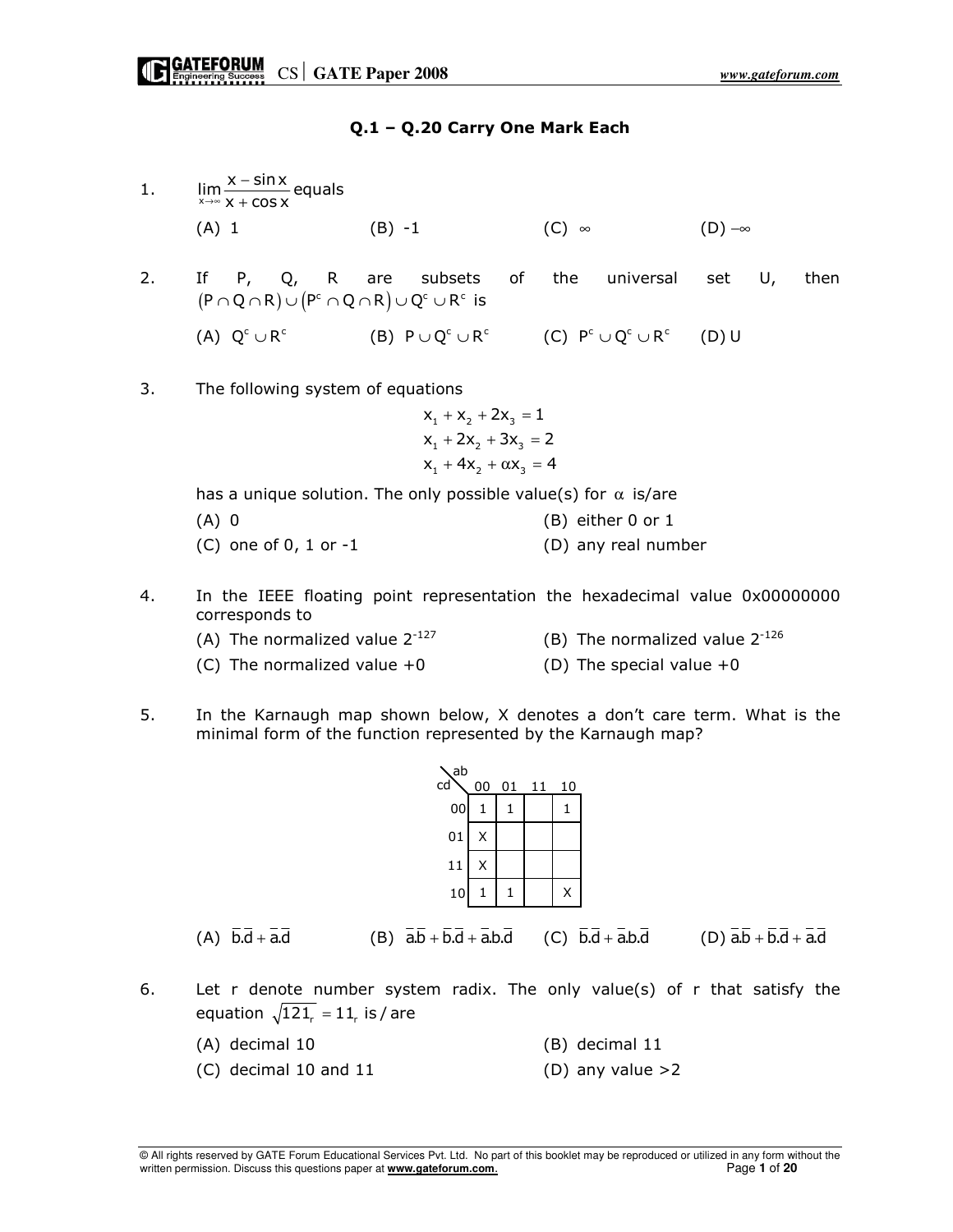7. The most efficient algorithm for finding the number of connected components in an undirected graph on n vertices and m edges has time complexity

(A)  $\Theta(n)$  (B)  $\Theta(m)$  (C)  $\Theta(m+n)$  (D)  $\Theta(mn)$ 

8. Given  $f_1$ ,  $f_3$  and f in canonical sum of products form (in decimal) for the circuit



- 9. Which of the following is true for the language $\{a^p | p$  is a prime $\}$ ?
	- (A) It is not accepted by a Turing Machine
	- (B) It is regular but not context-free
	- (C) It is context-free but not regular
	- (D) It is neither regular nor context-free, but accepted by a Turing machine
- 10. Which of the following are decidable?
	- I. Whether the intersection of two regular languages is infinite
	- II. Whether a given context-free language is regular
	- III. Whether two push-down automata accept the same language
	- IV. Whether a given grammar is context-free
	- (A) I and II (B) I and IV (C) II and III (D)II and IV
- 11. Which of the following describes a handle (as applicable to LR-parsing) appropriately?
	- (A) It is the position in a sentential form where the next shift or reduce operation will occur
	- (B) It is non-terminal whose production will be used for reduction in the next step
	- (C) It is a production that may be used for reduction in a future step along with a position in the sentential form where the next shift or reduce operation will occur
	- (D) It is the production p that will be used for reduction in the next step along with a position in the sentential form where the right hand side of the production may be found

© All rights reserved by GATE Forum Educational Services Pvt. Ltd. No part of this booklet may be reproduced or utilized in any form without the written permission. Discuss this questions paper at **www.gateforum.com**. Page **2** of **20**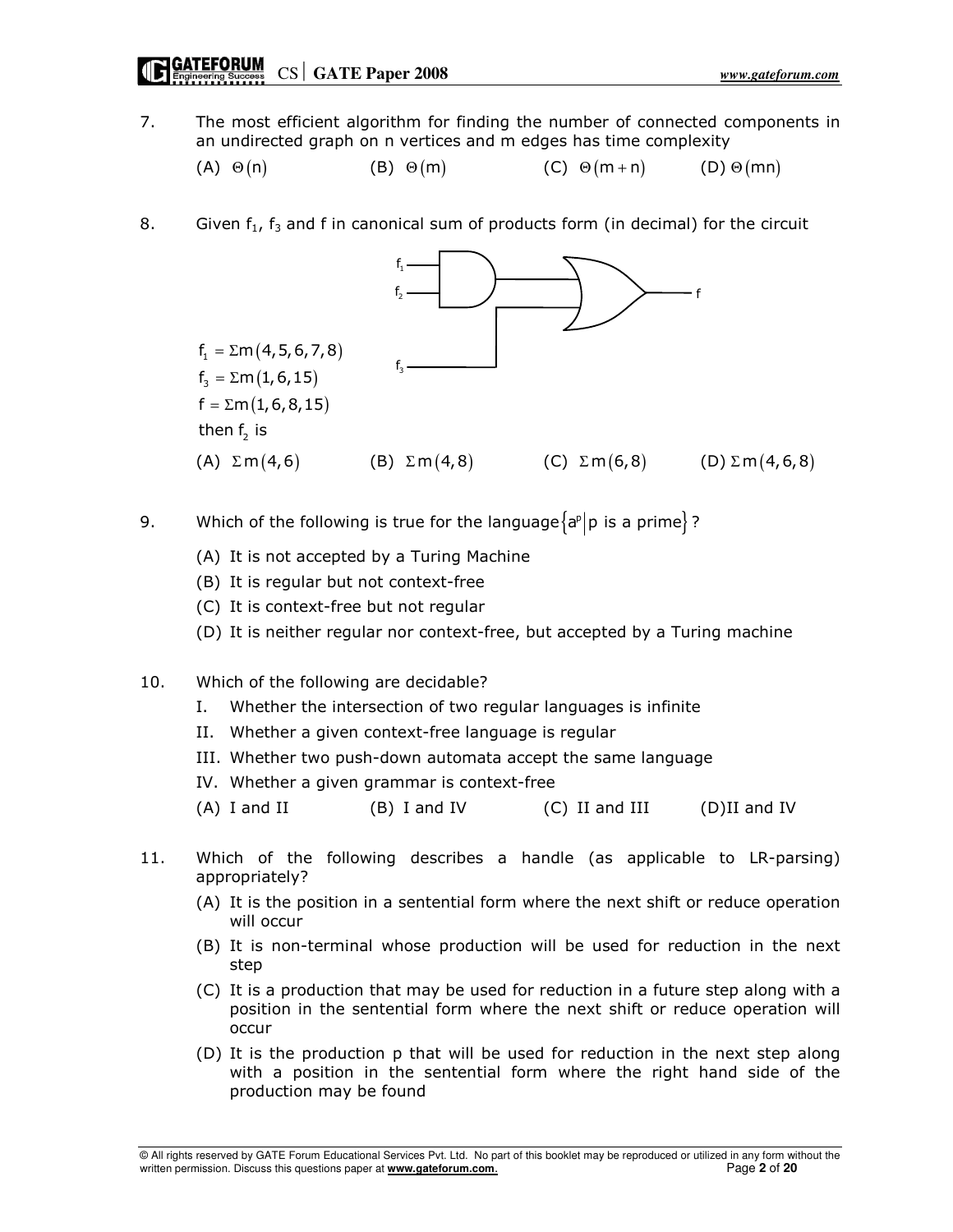# CS **GATE Paper 2008** *www.gateforum.com*

| 12. | Some code optimizations are carried out on the intermediate code because<br>(A) They enhance the portability of the compiler to other target processors<br>(B) Program analysis is more accurate on intermediate code than on machine<br>code<br>(C) The information from dataflow analysis cannot otherwise be used for |                                       |  |  |  |  |  |  |  |  |
|-----|--------------------------------------------------------------------------------------------------------------------------------------------------------------------------------------------------------------------------------------------------------------------------------------------------------------------------|---------------------------------------|--|--|--|--|--|--|--|--|
|     | optimization<br>(D) The information from the front end cannot otherwise be used for optimization                                                                                                                                                                                                                         |                                       |  |  |  |  |  |  |  |  |
| 13. | If L and $\overline{L}$ are recursively enumerable then L is                                                                                                                                                                                                                                                             |                                       |  |  |  |  |  |  |  |  |
|     | (A) regular                                                                                                                                                                                                                                                                                                              | (B) context-free                      |  |  |  |  |  |  |  |  |
|     | (C) context-sensitive                                                                                                                                                                                                                                                                                                    | (D) recursive                         |  |  |  |  |  |  |  |  |
| 14. | What is the maximum size of data that the application layer can pass on to the<br>TCP layer below?                                                                                                                                                                                                                       |                                       |  |  |  |  |  |  |  |  |
|     | (A) Any size                                                                                                                                                                                                                                                                                                             | (B) $2^{16}$ bytes-size of TCP header |  |  |  |  |  |  |  |  |
|     | (C) $2^{16}$ bytes                                                                                                                                                                                                                                                                                                       | (D) 1500 bytes                        |  |  |  |  |  |  |  |  |
| 15. | Which of the following tuple relational calculus expression(s) is/are equivalent to<br>$\forall t \in r(P(t))$ ?                                                                                                                                                                                                         |                                       |  |  |  |  |  |  |  |  |
|     | I. $\neg \exists t \in r(P(t))$                                                                                                                                                                                                                                                                                          |                                       |  |  |  |  |  |  |  |  |
|     | II. $\exists t \in r(P(t))$                                                                                                                                                                                                                                                                                              |                                       |  |  |  |  |  |  |  |  |
|     | III. $\neg \exists t \in r (\neg P(t))$                                                                                                                                                                                                                                                                                  |                                       |  |  |  |  |  |  |  |  |
|     |                                                                                                                                                                                                                                                                                                                          |                                       |  |  |  |  |  |  |  |  |
|     | IV. $\exists t \in r(\neg P(t))$                                                                                                                                                                                                                                                                                         |                                       |  |  |  |  |  |  |  |  |
|     | $(A)$ I only                                                                                                                                                                                                                                                                                                             | (B) II only                           |  |  |  |  |  |  |  |  |
|     | (C) III only                                                                                                                                                                                                                                                                                                             | (D) III and IV only                   |  |  |  |  |  |  |  |  |
| 16. | A clustering index is defined on the fields which are of type                                                                                                                                                                                                                                                            |                                       |  |  |  |  |  |  |  |  |
|     | (A) non-key and ordering                                                                                                                                                                                                                                                                                                 | (B) non-key and non-ordering          |  |  |  |  |  |  |  |  |
|     | (C) key and ordering                                                                                                                                                                                                                                                                                                     | (D) key and non-ordering              |  |  |  |  |  |  |  |  |
| 17. | Which of the following system calls results in the sending of SYN packets?                                                                                                                                                                                                                                               |                                       |  |  |  |  |  |  |  |  |
|     | (C) listen<br>(D) connect                                                                                                                                                                                                                                                                                                |                                       |  |  |  |  |  |  |  |  |
| 18. | Which combination of the integer variables $x$ , $y$ and $z$ makes the variable a get<br>the value 4 in the following expression?                                                                                                                                                                                        |                                       |  |  |  |  |  |  |  |  |
|     | $a = (x > y)$ ? $((x > z)$ ?x : z) : $((y > z)$ ?y : z)                                                                                                                                                                                                                                                                  |                                       |  |  |  |  |  |  |  |  |
|     | (A) $x = 3, y = 4, z = 2$                                                                                                                                                                                                                                                                                                | (B) $x = 6, y = 5, z = 3$             |  |  |  |  |  |  |  |  |
|     | (C) $x = 6, y = 3, z = 5$                                                                                                                                                                                                                                                                                                | (D) $x = 5, y = 4, z = 5$             |  |  |  |  |  |  |  |  |
|     |                                                                                                                                                                                                                                                                                                                          |                                       |  |  |  |  |  |  |  |  |
|     |                                                                                                                                                                                                                                                                                                                          |                                       |  |  |  |  |  |  |  |  |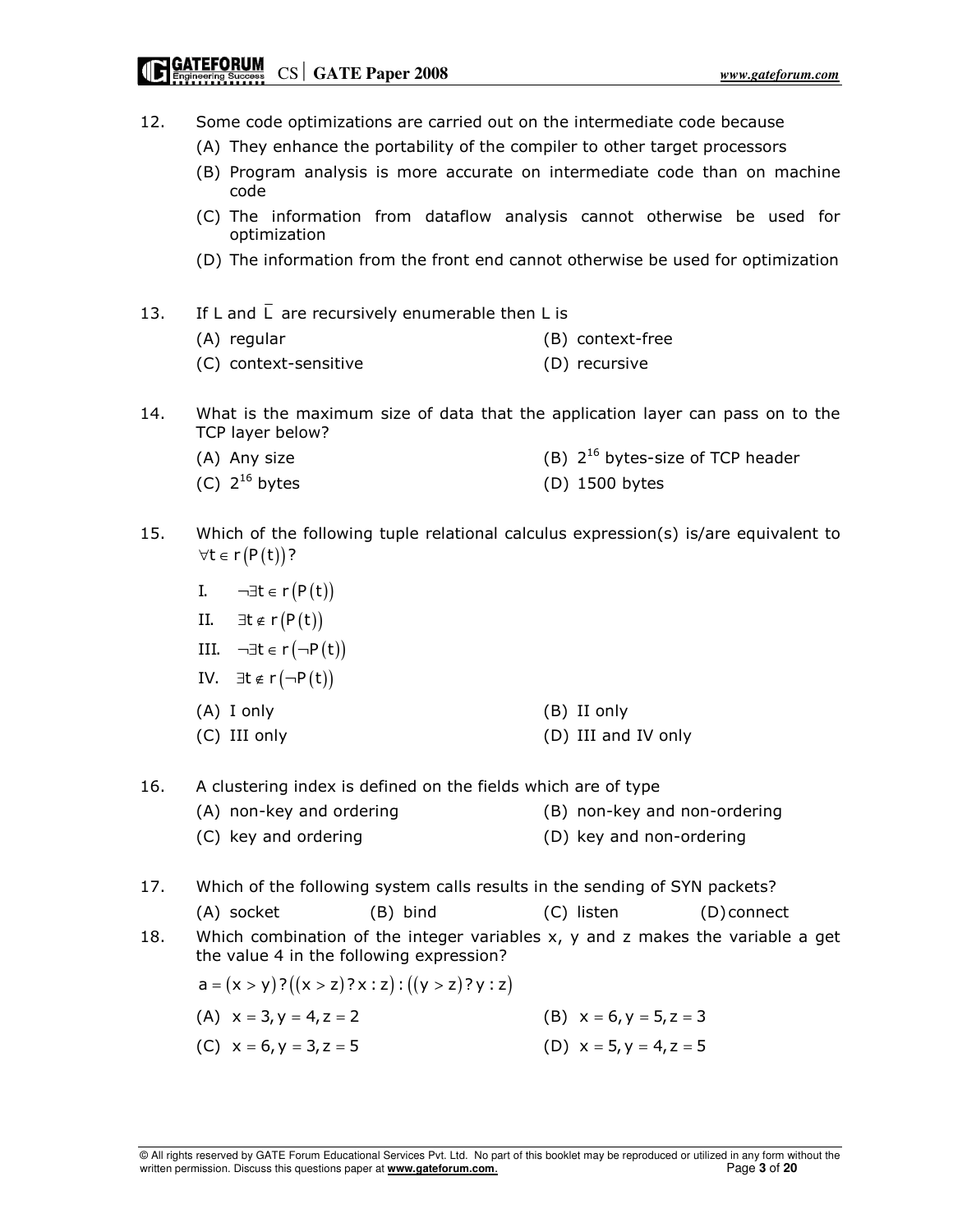19. The Breadth First Search algorithm has been implemented using the queue data structure. One possible order of visiting the nodes of the following graph is



- 20. The data blocks of a very large file in the Unix file system are allocated using
	- (A) contiguous allocation
	- (B) linked allocation
	- (C) indexed allocation
	- (D) an extension of indexed allocation

#### Q.21 – Q.75 Carry Two Marks Each

21. The minimum number of equal length subintervals needed to approximate  $\int \frac{2}{x}$  x dx to an accuracy of at loast  $\frac{1}{x}$  x 10<sup>-6</sup> 1 xe<sup>x</sup>dx to an accuracy of at least  $\frac{1}{3}$ ×10<sup>-6</sup>using the trapezoidal rule is  $\int$ xe<sup>x</sup>dx to an accuracy of at least $\frac{1}{3}$ ×10<sup>-</sup> (A) 1000e (B) 1000 (C) 100e (D) 100

- 22. The Newton-Raphson iteration  $x_{n+1} = \frac{1}{2} \left( x_n + \frac{1}{x_n} \right)$  $x_{n+1} = \frac{1}{2} \left( x_n + \frac{R}{x_n} \right)$  $= \frac{1}{2} \left( x_n + \frac{R}{x_n} \right)$  can be used to compute the
	- (A) square of R (B) reciprocal of R
	- (C) square root of R (D) logarithm of R
- 23. Which of the following statements is true for every planar graph on n vertices?
	- (A) The graph is connected
	- (B) The graph is Eulerian
	- (C) The graph has a vertex-cover of size at most 3n/4
	- (D) The graph has an independent set of size at least n/3
- 24. 1≤i≤2k 1≤i≤2k<br>i odd i even Let P =  $\sum$  i and Q =  $\sum$  i, where k is a positive integer. Then  $=\sum_{1\leq i\leq 2k}i$  and  $Q=\sum_{1\leq i\leq 2}$ 
	- (A)  $P = Q K$  (B)  $P = Q + K$  (C)  $P = Q$  (D)  $P = Q + 2K$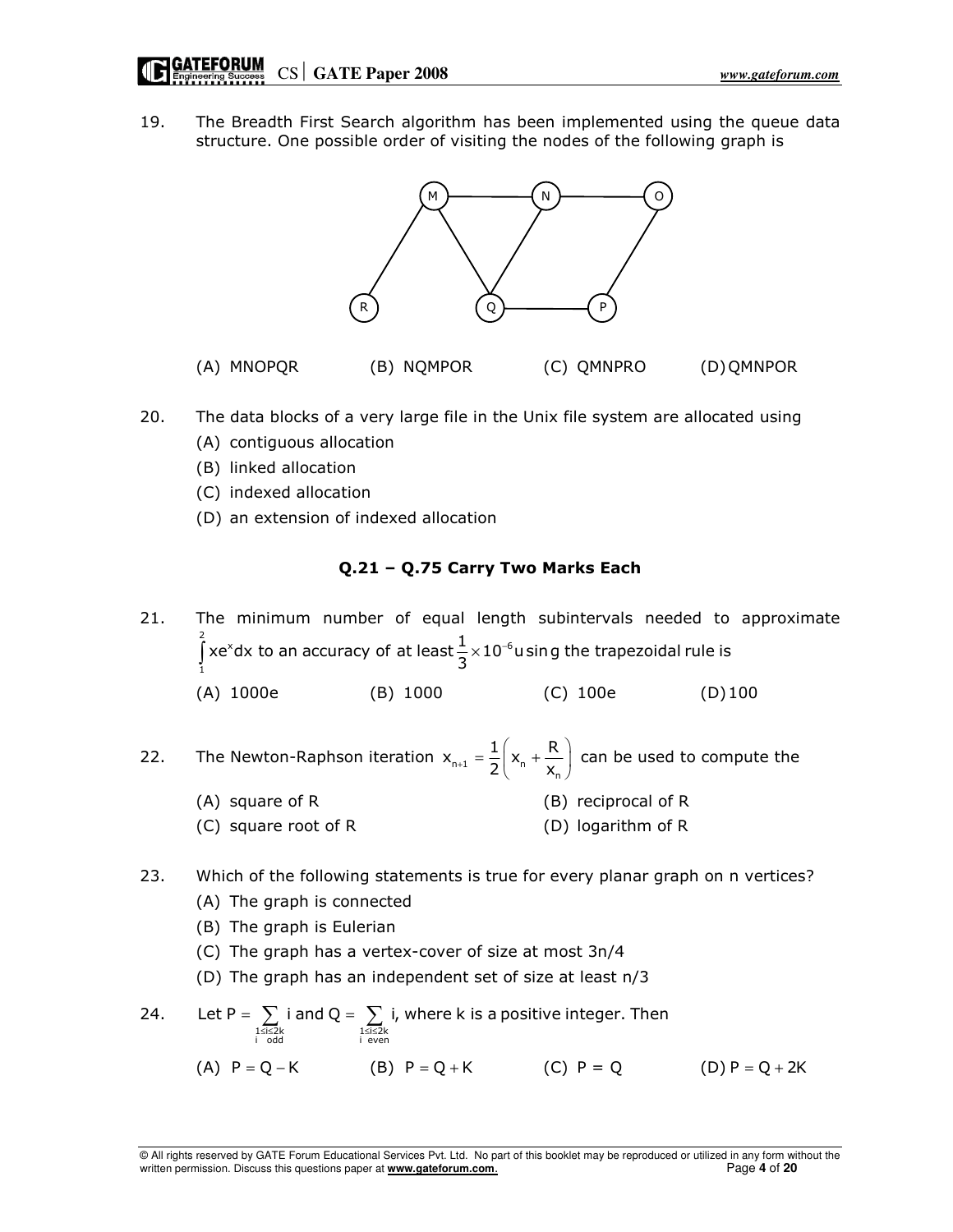- 25. A point on a curve is said to be an extremum if it is a local minimum or a local maximum. The number of distinct extrema for the curve  $3x^4 - 16x^3 + 24x^2 + 37$  is
- (A) 0 (B) 1 (C) 2 (D) 3
- 26. If P, Q, R are Boolean variables, then  $(P + \overline{Q}) (P.\overline{Q} + P.R) (\overline{P.R} + \overline{Q})$  Simplifies to (A) P.Q (B) P.R (C) P.Q + R (D) P.R + Q
- 27. Aishwarya studies either computer science or mathematics everyday. If she studies computer science on a day, then the probability that the studies mathematics the next day is 0.6. If she studies mathematics on a day, then the probability that the studies computer science the next day is 0.4. Given that Aishwarya studies computer science on Monday, what is the probability that she studies computer science on Wednesday?
	- (A) 0.24 (B) 0.36 (C) 0.4 (D) 0.6

#### 28. How many of the following matrices have an eigenvalue 1?

- $\begin{array}{|c|c|c|c|c|}\n 1 & 0 & 0 & 1 & 1 & -1 & 0 & 0 & 0 & 0 & 1 & 1 & 1 & -1 & 0 & 1 & -1 & 1 & -1 & 1 & -1 & 1 & -1 & 1 & -1 & 1 & -1 & 1 & -1 & 1 & -1 & 1 & -1 & 1 & -1 & 1 & -1 & 1 & -1 & 1 & -1 & 1 & -1 & 1 & -1 & 1 & -1 & 1 & -1 & 1 & -1 & 1 & -1 & 1 & -1 & 1 & -1 & 1 & -1 & 1 & -1 & 1 & -1 & 1 & -1 & 1 & -1 &$  $\begin{bmatrix} 1 & 0 \end{bmatrix} \begin{bmatrix} 0 & 1 \end{bmatrix} \begin{bmatrix} 1 & -1 \end{bmatrix}$  ,  $\begin{bmatrix} -1 & 0 \end{bmatrix}$  $\begin{bmatrix} 0 & 0 \end{bmatrix} \begin{bmatrix} 0 & 0 \end{bmatrix} \begin{bmatrix} 1 & 1 \end{bmatrix}$  and  $\begin{bmatrix} 1 & -1 \end{bmatrix}$  $(A)$  one  $(B)$  two  $(C)$  three  $(D)$  four
- 29. Let X be a random variable following normal distribution with mean +1 and variance 4. Let Y be another normal variable with mean -1 and variance unknown. If  $P(X \le -1) = P(Y ≥ 2)$ , the standard deviation of Y is
	- (A) 3 (B) 2 (C)  $\sqrt{2}$  (D) 1
- 30. Let fsa and pda be two predicates such that fsa(x) means x is a finite state automaton, and  $pda(y)$  means that y is a pushdown automaton. Let equivalent be another predicate such that equivalent (a, b) means a and b are equivalent. Which of the following first order logic statements represents the following:

Each finite state automaton has an equivalent pushdown automaton

- (A)  $(\forall x \text{ fsa}(x)) \Rightarrow (\exists y \text{ pda}(y) \land \text{ equivalent}(x, y))$
- (B)  $\sim \forall y (\exists x \text{ fsa}(x) \Rightarrow \text{pda}(y) \land \text{equivalent}(x, y))$
- (C)  $\forall x \exists y (fsa(x) \land pda(y) \land equivalent(x, y))$
- (D)  $\forall x \exists y (fsa(y) \land pda(x) \land equivalent(x, y))$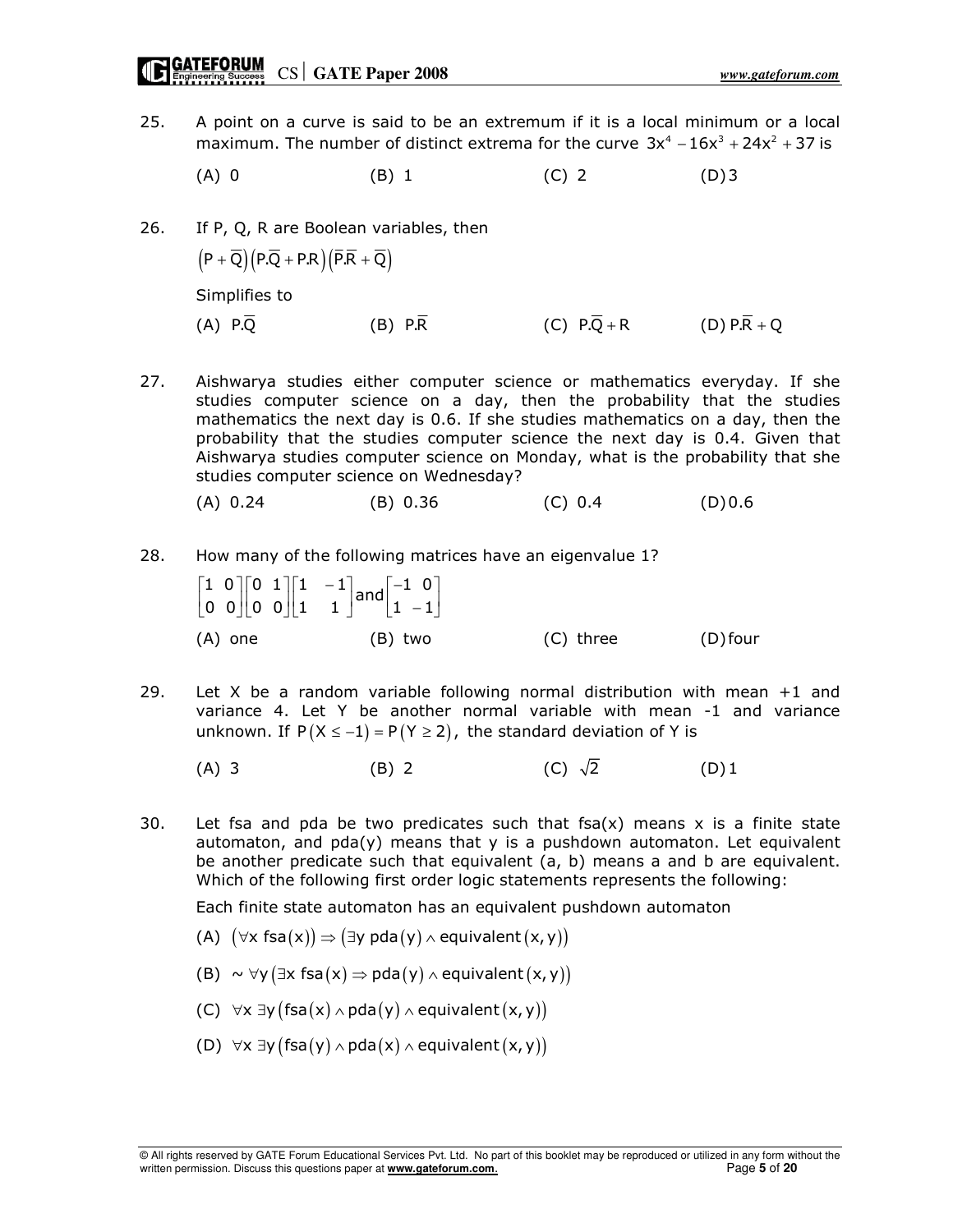- 31. P and Q are two propositions. Which of the following logical expressions are equivalent?
	- I.  $P \vee \sim Q$
	- II.  $\sim (\sim P \wedge Q)$
	- III.  $(P \wedge Q) \vee (P \wedge \sim Q) \vee (\sim P \wedge \sim Q)$
	- IV.  $(P \wedge Q) \vee (P \wedge \sim Q) \vee (\sim P \wedge Q)$
	- (A) Only I and II (B) Only I, II and III
	- (C) Only I, II and IV (D) All of I, II III and IV
- 
- 32. For a magnetic disk with concentric circular tracks, the seek latency is not linearly proportional to the seek distance due to
	- (A) non-uniform distribution of requests
	- (B) arm starting and stopping inertia
	- (C) higher capacity of tracks on the periphery of the platter
	- (D) use of unfair arm scheduling policies
- 33. Which of the following is/are true of the auto-increment addressing mode?
	- I. It is useful in creating self-relocating code
	- II. If it is included in an Instruction Set Architecture, then an additional ALU is required for effective address calculation
	- III. The amount of increment depends on the size of the data item accessed
	- (A) I only (B) II only (C) III only (D) II and III only
- 34. Which of the following must be true for the RFE (Return From Exception) instruction on a general purpose processor?
	- I. It must be a trap instruction
	- II. It must be a privileged instruction
	- III. An exception cannot be allowed to occur during execution of an RFE instruction
	- (A) I only (B) II only
	- (C) I and II only (D) I, II and III only
- 35. For inclusion to hold between two cache levels L1 and L2 in a multi-level cache hierarchy, which of the following are necessary?
	- I. L1 must be a write-through cache
	- II. L2 must be a write-through cache
	- III. The associativity of L2 must be greater than that of L1
	- IV. The L2 cache must be at least as large as the L1 cache
	- (A) IV only (B) I and IV only
	- (C) I, II and IV only (D) I, II, III and IV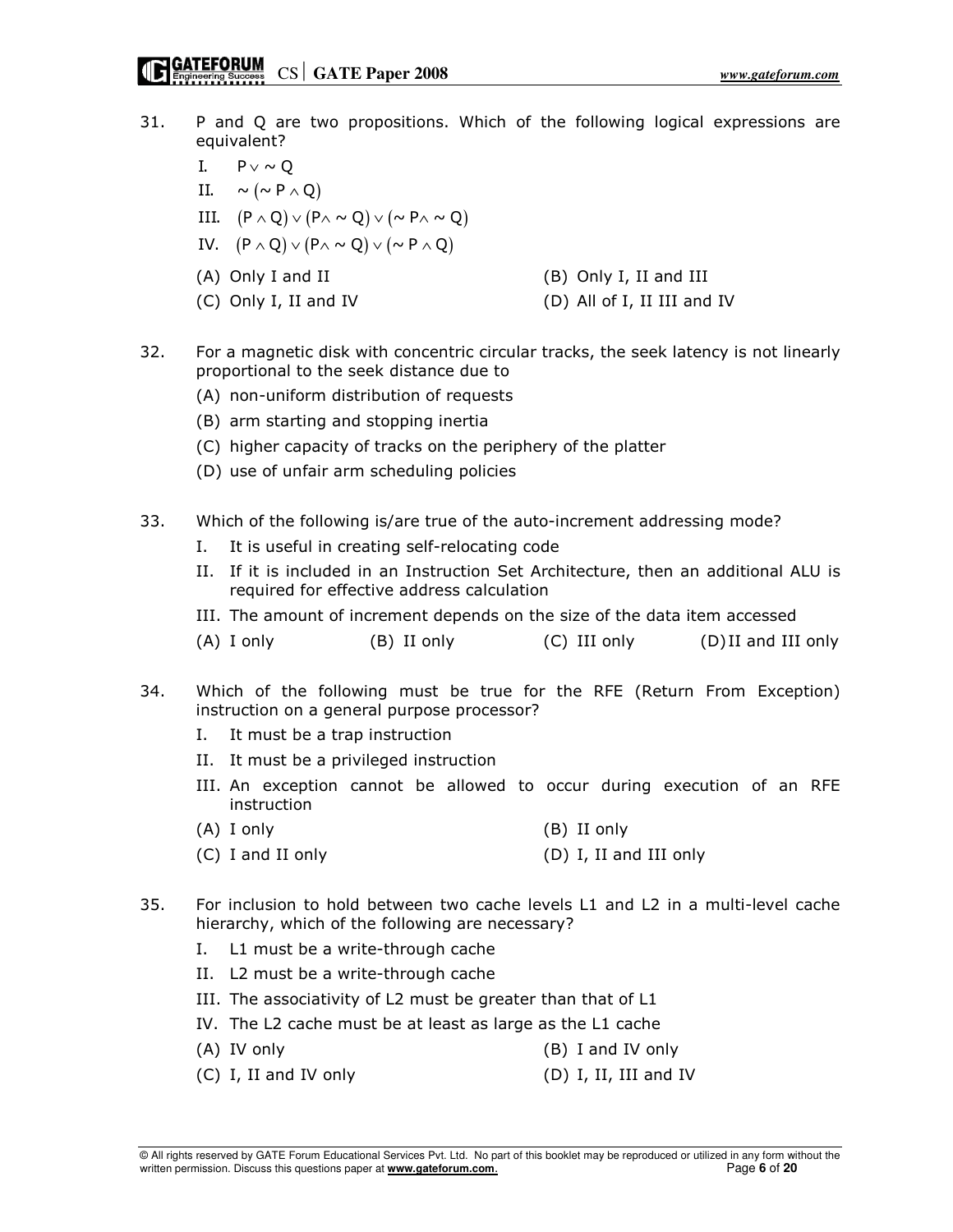### **CATEFORUM**<br>Engineering Success CS GATE Paper 2008

- 36. Which of the following are NOT true in a pipelined processor?
	- I. Bypassing can handle all RAW hazards
	- II. Register renaming can eliminate all register carried WAR hazards
	- III. Control hazard penalties can be eliminated by dynamic branch prediction
	- (A) I and II only (B) I and III only (C) II and III only (D) I, II and III
- 37. The use of multiple register windows with overlap causes a reduction in the number of memory accesses for
	- I. Function locals and parameters
	- II. Register saves and restores
	- III. Instruction fetches
	- (A) I only (B) II only (C) III only (D) I, II and III
- 38. In an instruction execution pipeline, the earliest that the data TLB (Translation Lookaside Buffer) can be accessed is
	- (A) Before effective address calculation has started
	- (B) During effective address calculation
	- (C) After effective address calculation has completed
	- (D) After data cache lookup has completed
- 39. Consider the following functions:
	- $f(n) = 2^n$
	- $g(n) = n!$
	- $h(n) = n^{\log n}$

Which of the following statements about the asymptotic behaviour of  $f(n)$ ,  $g(n)$ , and h(n) is true?

- (A)  $f(n) = O(g(n))$ ;  $g(n) = O(h(n))$  (B)  $f(n) = \Omega(g(n))$ ;  $g(n) = O(h(n))$
- (C)  $g(n) = O(f(n))$ ; h(n) =  $O(f(n))$  (D) h(n) =  $O(f(n))$ ; g(n) =  $\Omega(f(n))$
- 40. The minimum number of comparisons required to determine if an integer appears more than n/2 times in a sorted array of n integers is
	- (A)  $\Theta(n)$  (B)  $\Theta(\text{log }n)$  (C)  $\Theta(\text{log}^* n)$  (D)  $\Theta(1)$
- 41. A B-tree of order 4 is built from scratch by 10 successive insertions. What is the maximum number of node splitting operations that may take place? (A) 3 (B) 4 (C) 5 (D) 6
- 42. G is a graph on n vertices and 2n-2 edges. The edges of G can be partitioned into two edge-disjoint spanning trees. Which of the following is NOT true for G?
	- (A) For every subset of k vertices, the induced subgraph has at most 2k-2 edges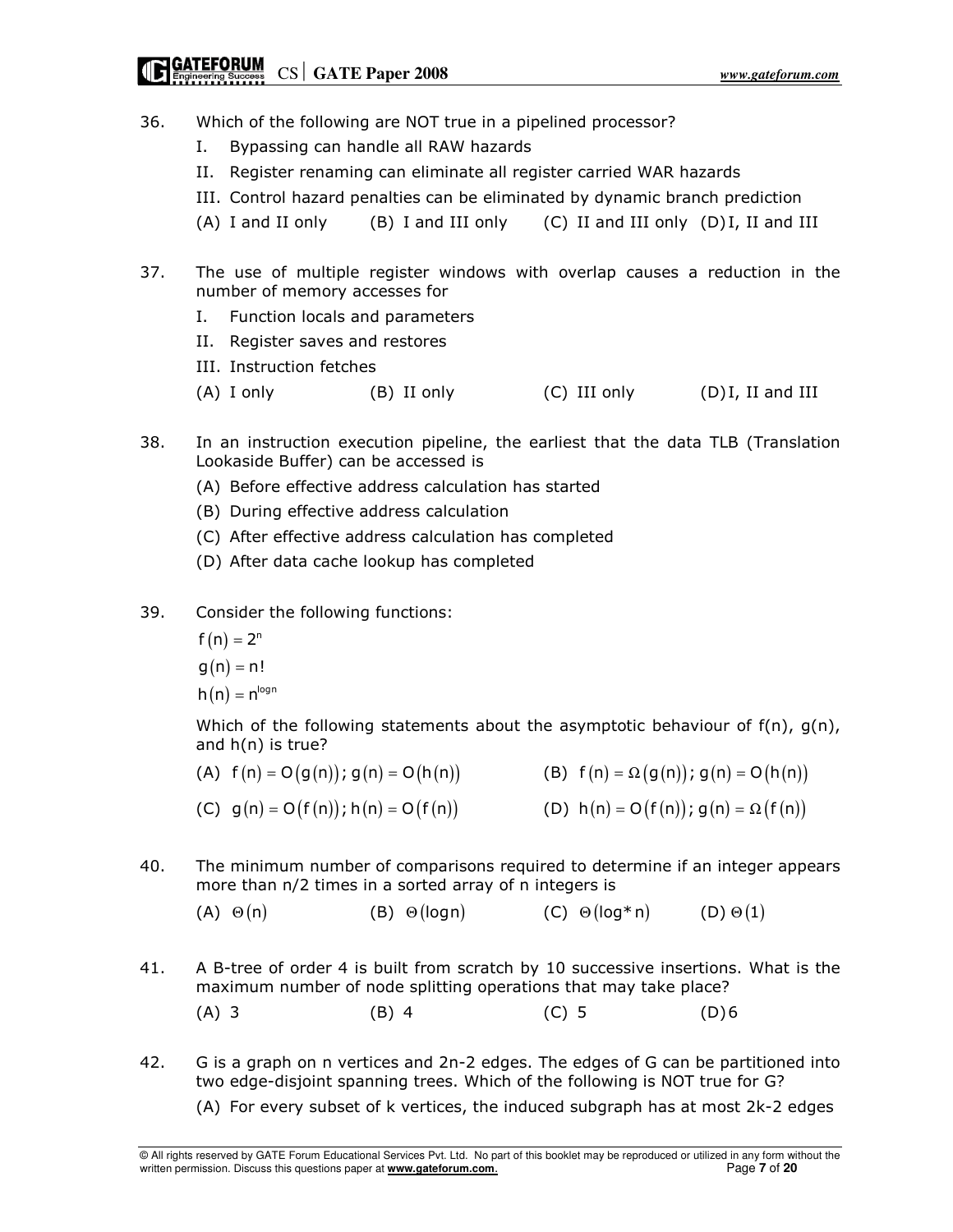### **CATEFORUM**<br> **Engineering Success** CS GATE Paper 2008

- (B) The minimum cut in G has at least two edges
- (C) There are two edge-disjoint paths between every pair of vertices
- (D) There are two vertex-disjoint paths between every pair of vertices
- 43. Consider the Quicksort algorithm. Suppose there is a procedure for finding a pivot element which splits the list into two sub-lists each of which contains at least one-fifth of the elements. Let T(n) be the number of comparisons required to sort n elements. Then
	- (A)  $T(n) \le 2T(n/5) + n$  (B)  $T(n) \le T(n/5) + T(4n/5) + n$
	- (C)  $T(n) \leq 2T(4n/5) + n$  (D)  $T(n) \leq 2T(n/2) + n$
- 44. The subset-sum problem is defined as follows: Given a set S of n positive integers and a positive integer W, determine whether there is a subset of S Whose elements sum to W.

 An algorithm Q solves this problem in O(nW) time. Which of the following statements is false?

- (A) Q solves the subset-sum problem in polynomial time when the input is encoded in unary
- (B) Q solves the subset-sum problem in polynomial time when the input is encoded in binary
- (C) The subset sum problem belongs to the class NP
- (D) The subset sum problem is NP-hard



Dijkstra's single source shortest path algorithm when run from vertex  $a$  in the above graph, computes the correct shortest path distance to

45.

- (A) only vertex a (B) only vertices a, e, f, g, h
- (C) only vertices a, b, c, d (D) all the vertices
- -
- 46. You are given the postorder traversal, P, of a binary search tree on the n elements 1, 2,….,n. You have to determine the unique binary search tree that has P as its postorder traversal. What is the time complexity of the most efficient algorithm for doing this?
	- (A)  $\Theta(\text{log} n)$  (B)  $\Theta(n)$  (C)  $\Theta(\text{nlog} n)$
	- (D) None of the above, as the tree cannot be uniquely determined

© All rights reserved by GATE Forum Educational Services Pvt. Ltd. No part of this booklet may be reproduced or utilized in any form without the written permission. Discuss this questions paper at **www.gateforum.com**. Page **8** of **20**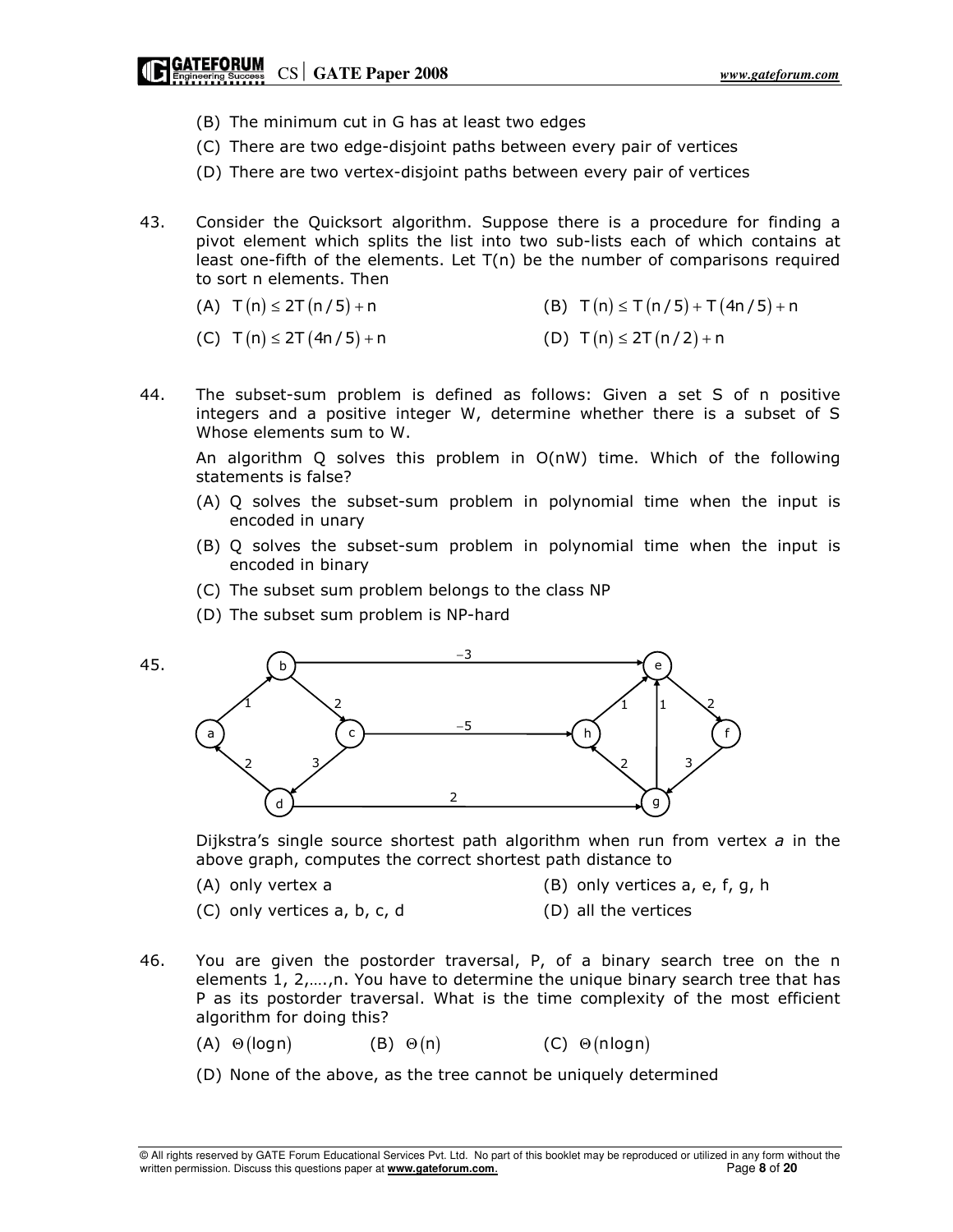# **CATEFORUM** CS GATE Paper 2008

47. We have a binary heap on  $n$  elements and wish to insert  $n$  more elements (not necessarily one after another) into this heap. The total time required for this is

(A)  $\Theta(\text{log} n)$  (B)  $\Theta(n)$  (C)  $\Theta(\text{nlog} n)$  $(D) \Theta(n^2)$ 

- 48. Which of the following statements is false?
	- (A) Every NFA can be converted to an equivalent DFA
	- (B) Every non-deterministic Turing machine can be converted to an equivalent deterministic Turing machine
	- (C) Every regular language is also a context-free language
	- (D) Every subset of a recursively enumerable set is recursive
- 49. Given below are two finite state automata ( $\rightarrow$  indicates the start state and F indicates a final state)

|    |                 | a                        | ►<br>u |    |                              | -             |        |
|----|-----------------|--------------------------|--------|----|------------------------------|---------------|--------|
| Υ: | $\rightarrow$ 1 | м<br>-                   | ∽      | 7. | $\sim$ 1                     | $\mathcal{L}$ | $\sim$ |
|    | D(E)<br>∼       | $\overline{\phantom{0}}$ |        |    | . $\mathfrak{I}(\mathsf{F})$ |               |        |

Which of the following represents the product automaton Z×Y?

|     |                | a       | b               |     |                | a | b           |             |                | a | b      |   |                | a               |   |
|-----|----------------|---------|-----------------|-----|----------------|---|-------------|-------------|----------------|---|--------|---|----------------|-----------------|---|
|     | . D            | c       | D               |     | D              | c | $\cap$      |             |                |   | ⌒<br>ب |   |                | ົ               |   |
| `A) |                | R<br>17 | $\epsilon$<br>ب | (B) |                | D | $\sim$<br>ت | $\sim$<br>◡ |                | R | c<br>ب | ◡ |                | $\epsilon$<br>ٮ | D |
|     | Έ<br>R.        |         | D               |     |                |   | D           |             | . .            |   | D      |   |                |                 |   |
|     | $\overline{ }$ |         | D               |     | $\overline{ }$ | D |             |             | $\overline{ }$ |   | D      |   | $\overline{ }$ |                 |   |

#### 50. Which of the following statements are true?

- I. Every left-recursive grammar can be converted to a right-recursive grammar and vice-versa
- II. All ε-productions can be removed from any context-free grammar by suitable transformations
- III. The language generated by a context-free grammar all of whose productions are of the form  $X \rightarrow w$  or  $X \rightarrow wY$  (where, w is a string of terminals and Y is a non-terminal), is always regular
- IV. The derivation trees of strings generated by a context-free grammar in Chomsky Normal Form are always binary trees
- 
- (A) I, II, III and IV (B) II, III and IV only
- (C) I, III and IV only (D) I, II and IV only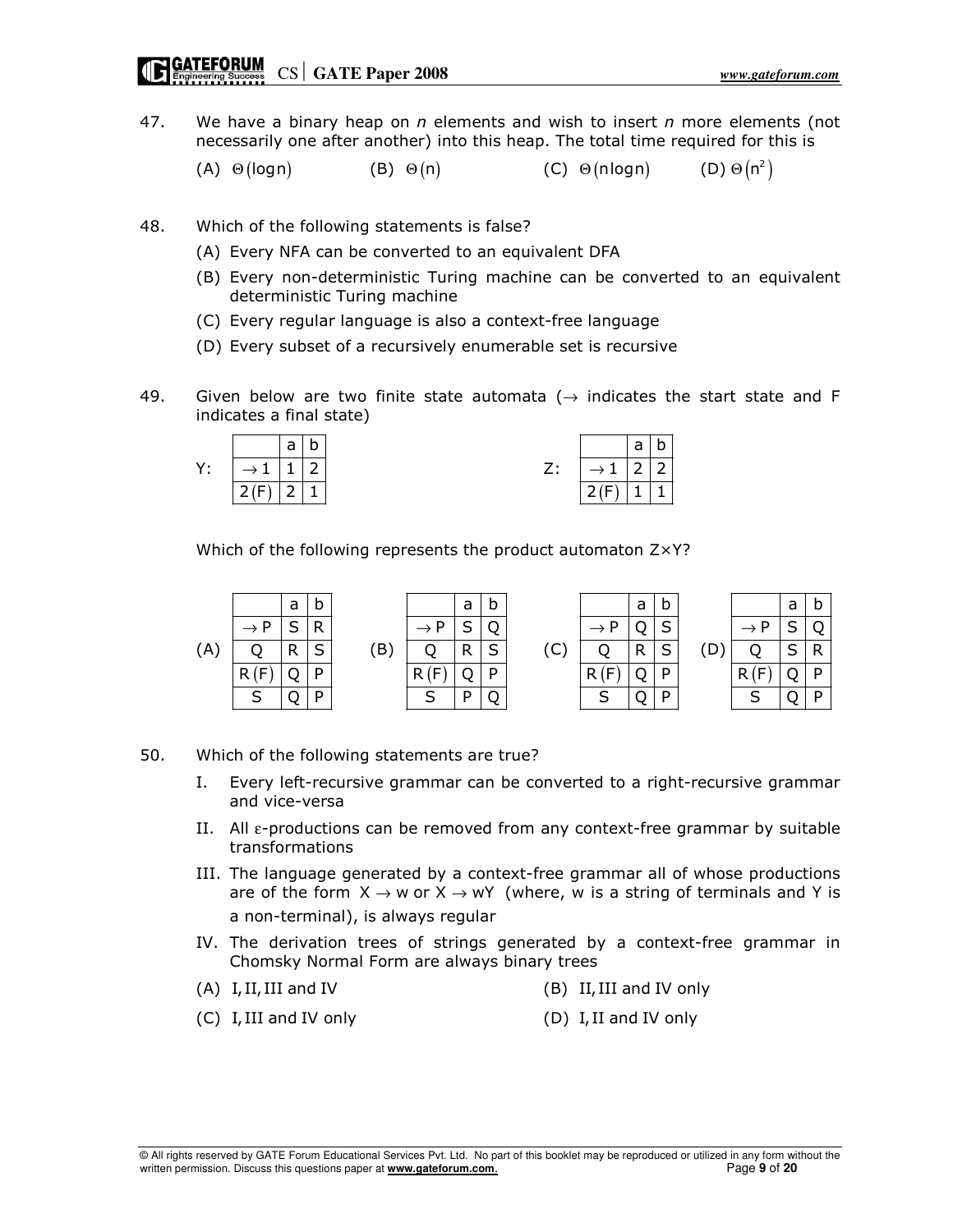### 51. Match the following:

| Е. | Checking that identifiers are $\begin{vmatrix} P & \end{vmatrix} L = \{a^n b^m c^n d^m   n \ge 1, m \ge 1 \}$<br>declared before their use |                                           |                                            |  |  |
|----|--------------------------------------------------------------------------------------------------------------------------------------------|-------------------------------------------|--------------------------------------------|--|--|
| F. | Number of formal parameters in<br>the declaration of a function<br>agrees with the number of actual<br>parameters in use of that function  | Q.                                        | $X \rightarrow XbX$   XcX   dXf  g         |  |  |
| G. | Arithmetic expressions with<br>matched pairs of parentheses                                                                                |                                           | R. $L = \{wcw w \in (a b) * \}$            |  |  |
| Η. | Palindromes                                                                                                                                |                                           | S. $ X \rightarrow bXb  cXc   \varepsilon$ |  |  |
|    | (A) $E-P, F-R, G-Q, H-S$                                                                                                                   | (B) $E - R$ , $F - P$ , $G - S$ , $H - Q$ |                                            |  |  |
|    | (C) $E - R$ , $F - P$ , $G - Q$ , $H - S$                                                                                                  | (D) $E - P$ , $F - R$ , $G - S$ , $H - Q$ |                                            |  |  |





2.  $\epsilon + 0 (10 * 1 + 00) * 0$ 3.  $\epsilon + 0(10 * 1 + 10) * 1$ 4.  $\epsilon + 0(10 * 1 + 10) * 10 *$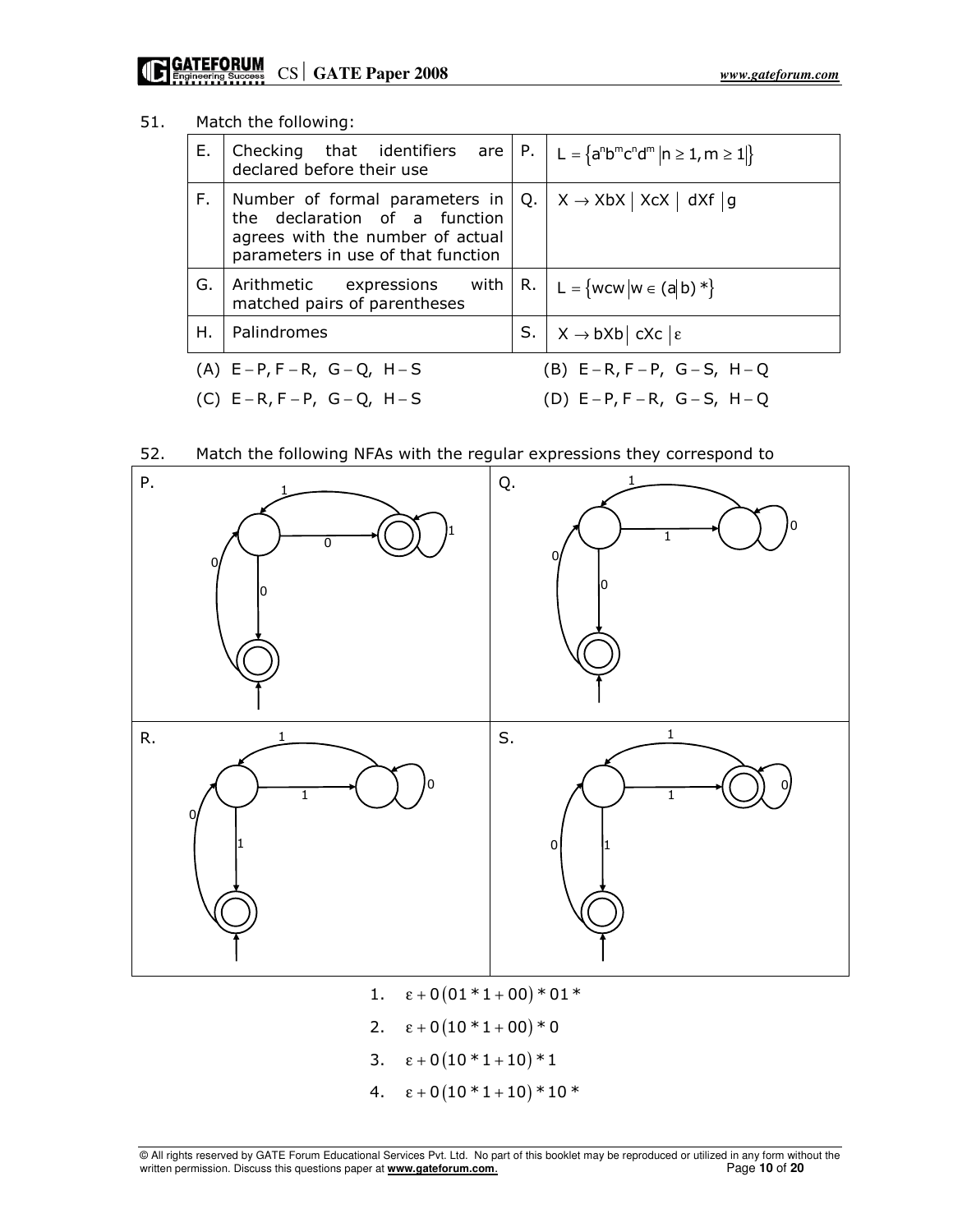| (A) $P - 2$ , $Q - 1$ , $R - 3$ , $S - 4$ | (B) $P-1$ , $Q-3$ , $R-2$ , $S-4$ |
|-------------------------------------------|-----------------------------------|
| (C) $P-1$ , $Q-2$ , $R-3$ , $S-4$         | (D) $P-3$ , $Q-2$ , $R-1$ , $S-4$ |

- 53. Which of the following are regular sets?
- $I. \quad \{a^n b^{2m} | n \ge 0, m \ge 0\}$
- $II. \quad \{a^n b^m \, | n = 2m\}$
- III.  $\{a^n b^m | n \neq m\}$ 
	- IV.  $\{xcy|x, y, \in \{a,b\}*\}$
	- (A) I and IV only (B) I and III only (C) I only (D) IV only
- 54. Which of the following are true?
	- I. A programming language which does not permit global variables of any kind and has no nesting of procedures/functions, but permits recursion can be implemented with static storage allocation
	- II. Multi-level access link (or display) arrangement is needed to arrange activation records only if the programming language being implemented has nesting of procedures/functions
	- III. Recursion in programming languages cannot be implemented with dynamic storage allocation
	- IV. Nesting procedures/functions and recursion require a dynamic heap allocation scheme and cannot be implemented with a stack-based allocation scheme for activation records
	- V. Programming languages which permit a function to return a function as its result cannot be implemented with a stack-based storage allocation scheme for activation records
	- (A) II and V only (B) I, III and IV only
	- (C) I, II and V only (D) II, III and V only
- 55. An LALR(1) parser for a grammar G can have shift-reduce (S-R) conflicts if and only if
	- (A) The SLR(1) parser for G has S-R conflicts
	- (B) The LR(1) parser for G has S-R conflicts
	- (C) The LR(0) parser for G has S-R conflicts
	- (D) The LALR(1) parser for G has reduce-reduce conflicts
- 56. In the slow start phase of the TCP congestion control algorithm, the size of the congestion window
	- (A) does not increase (B) increases linearly
	- (C) increases quadratically (D) increases exponentially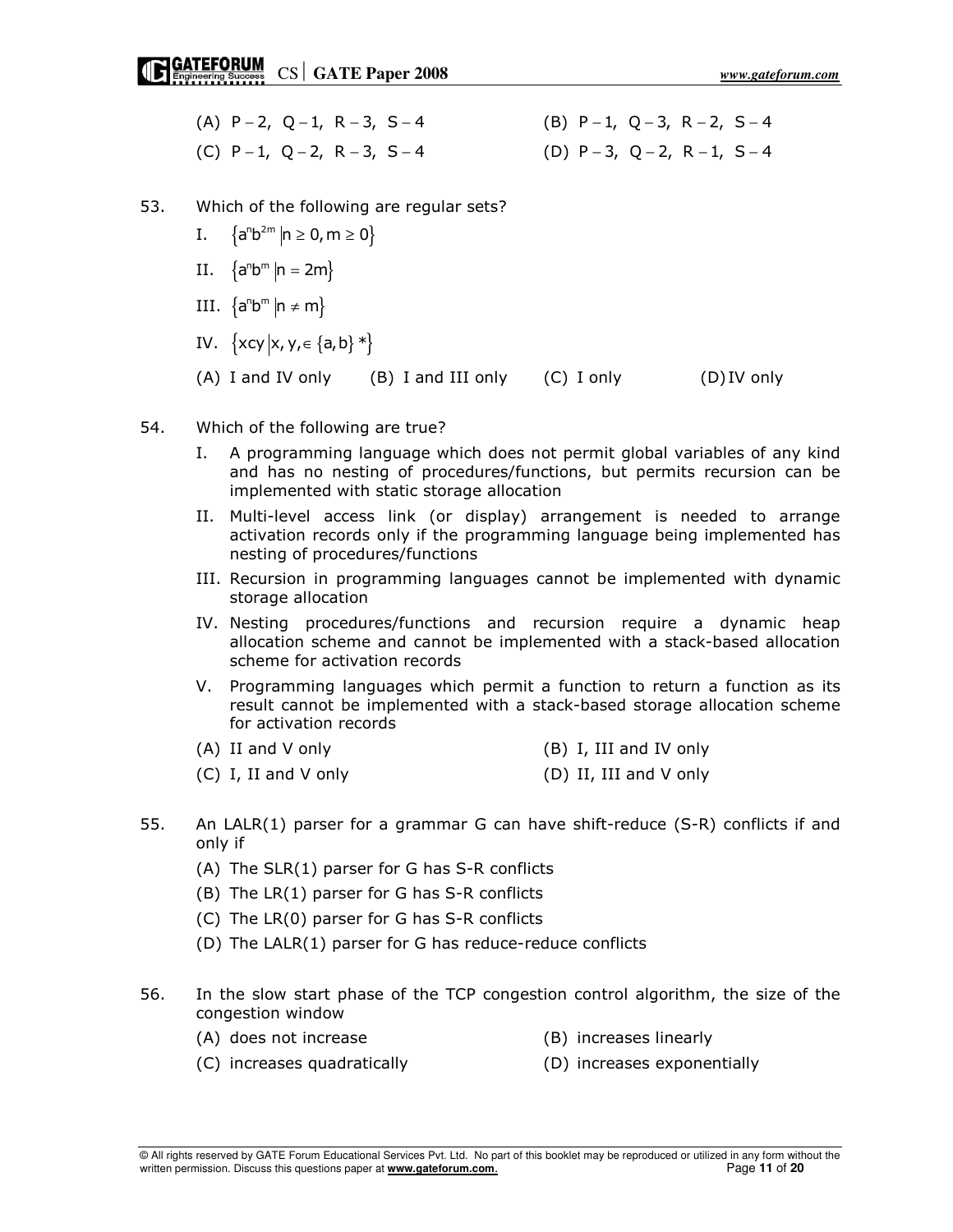57. If a class B network on the Internet has a subnet mask of 255.255.248.0, what is the maximum number of hosts per subnet?

(A) 1022 (B) 1023 (C) 2046 (D) 2047

- 58. A computer on a 10Mbps network is regulated by a token bucket. The token bucket is filled at a rate of 2Mbps. It is initially filled to capacity with 16Megabits. What is the maximum duration for which the computer can transmit at the full 10Mbps?
	- (A)  $1.6$  seconds (B) 2 seconds (C) 5 seconds (D) 8 seconds
- 59. A client process P needs to make a TCP connection to a server process S. Consider the following situation: the server process S executes a socket (), a bind () and a listen () system call in that order, following which it is preempted. Subsequently, the client process P executes a socket () system call followed by connect () system call to connect to the server process S. The server process has not executed any accept () system call. Which one of the following events could take place?
	- (A) connect () system call returns successfully
	- (B) connect () system call blocks
	- (C) connect () system call returns an error
	- (D) connect () system call results in a core dump

60. What is printed by the following C program?

int  $f(int x, int * py, int * *ppz)$  void main() \* py + = 2; y = \* py; <br> print f  $("%d", f(c, b, a))$ ; { $\{$ int y, z;  $\qquad \qquad$  int c,  $*$  b,  $**$ a; \* \*ppz + = 1;  $z =$  \*ppz;  $x + 3;$  } return  $x + y + z$ ; }  $c = 4$ ;  $b = 8c$ ;  $a = 8b$ ; \* py + = 2;  $y =$ \*py; (A) 18 (B) 19 (C) 21 (D) 22

61. Choose the correct option to fill ? 1 and ? 2 so that the program below prints an input string in reverse order. Assume that the input string is terminated by a newline character.

```
void recerse (void) {
  if (?1)reverse( );
main()print f("Enter Text"); print f("\\reverse( ); pr int f("\n\cdot n");
  int c;
  ?2
}
}
```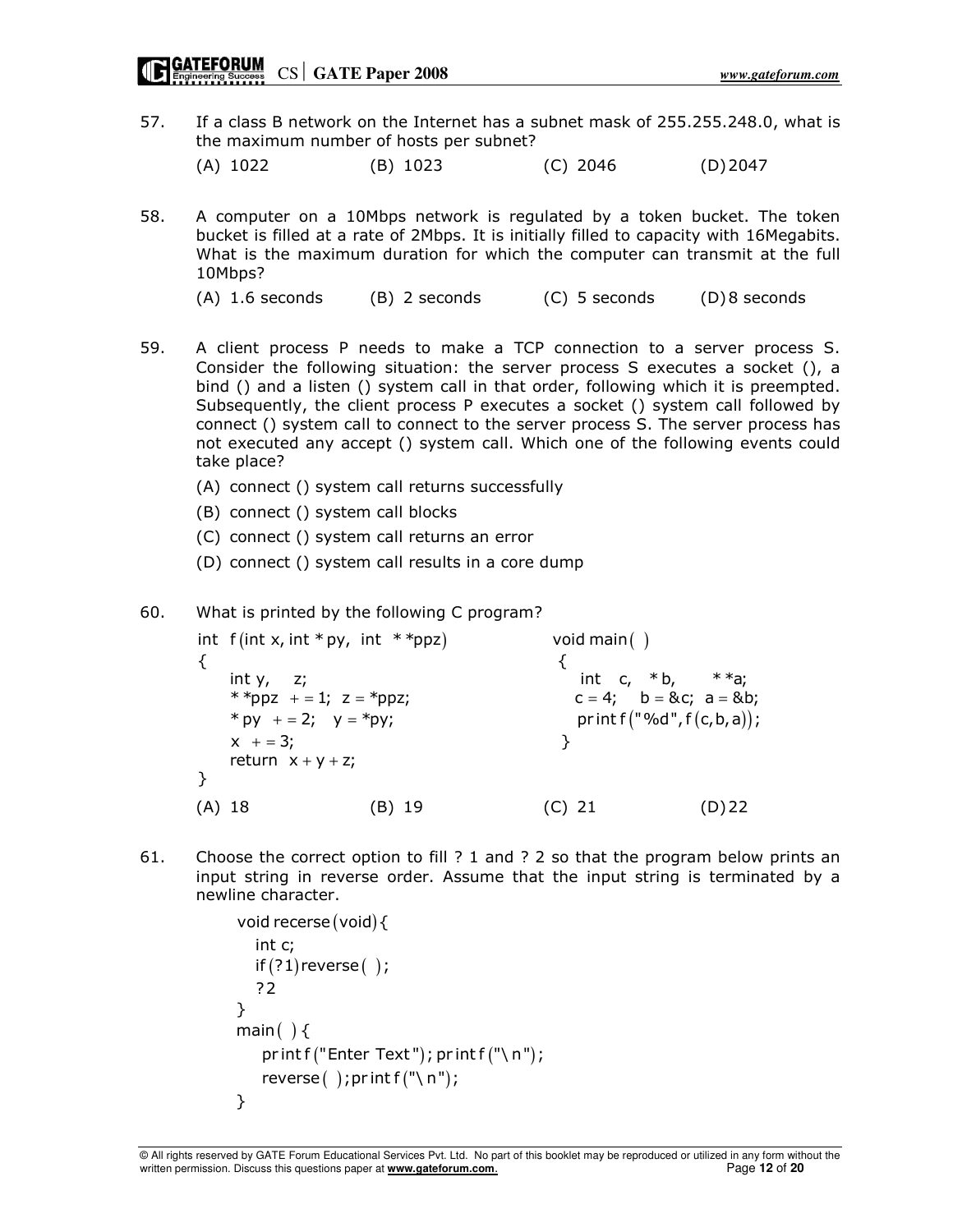- (A) ?1 is  $(\text{getchar}( )! = \, \wedge \, n')$ ? 2 is getchar  $(c)$ ;
- (B) ?1 is  $(c = getchar( ) ) ! = '\n'$ 
	- ? 2 is getchar  $(c)$ ;
- (C) ?1 is  $(c' = \n\sqrt{n})$ 
	- ? 2 is putchar $(c)$ ;
- (D) ?1 is  $((c = getchar( ) ) ! = '\n'$

? 2 is putchar  $(c)$  ;

62. The following C function takes a single-linked list of integers as a parameter and rearranges the elements of the list. The function is called with the list containing the integers 1,2,3,4,5,6,7 in the given order. What will be the contents of the list after the function completes execution?

```
Void rearrange (struct node * list) {
    if (!list | | !list - > next)return;
    while (q) {
struct node {
   int value;
   struct node * next;
};
   struct node * p, * q;
   int temp;
    p = list; q = list - > next;
      temp = p - \sum value; p - \sum value = q - \sum value;q - > value = temp; p = q - > next;
      q = p ? p - > next : 0;}
}
 (A) 1,2,3, 4,5,6,7 (B) 2,1, 4,3,6,5,7 (C) 1,3,2,5, 4,7,6 (D) 2,3, 4,5,6,7,1
```
63. The P and V operations on counting semaphores, where s is a counting semaphore, are defined as follows:

$$
P(s):s=s-1;
$$

- ifs  $< 0$  then wait;
- $V(s)$ :  $s = s + 1;$ 
	- ifs  $\leq 0$  then wakeup a process waiting on s;

Assume that  $P_b$  and  $V_b$  the wait and signal operations on binary semaphores are provided. Two binary semaphores  $x_b$  and  $y_b$  are used to implement the semaphore operations P(s) and V(s) as follows: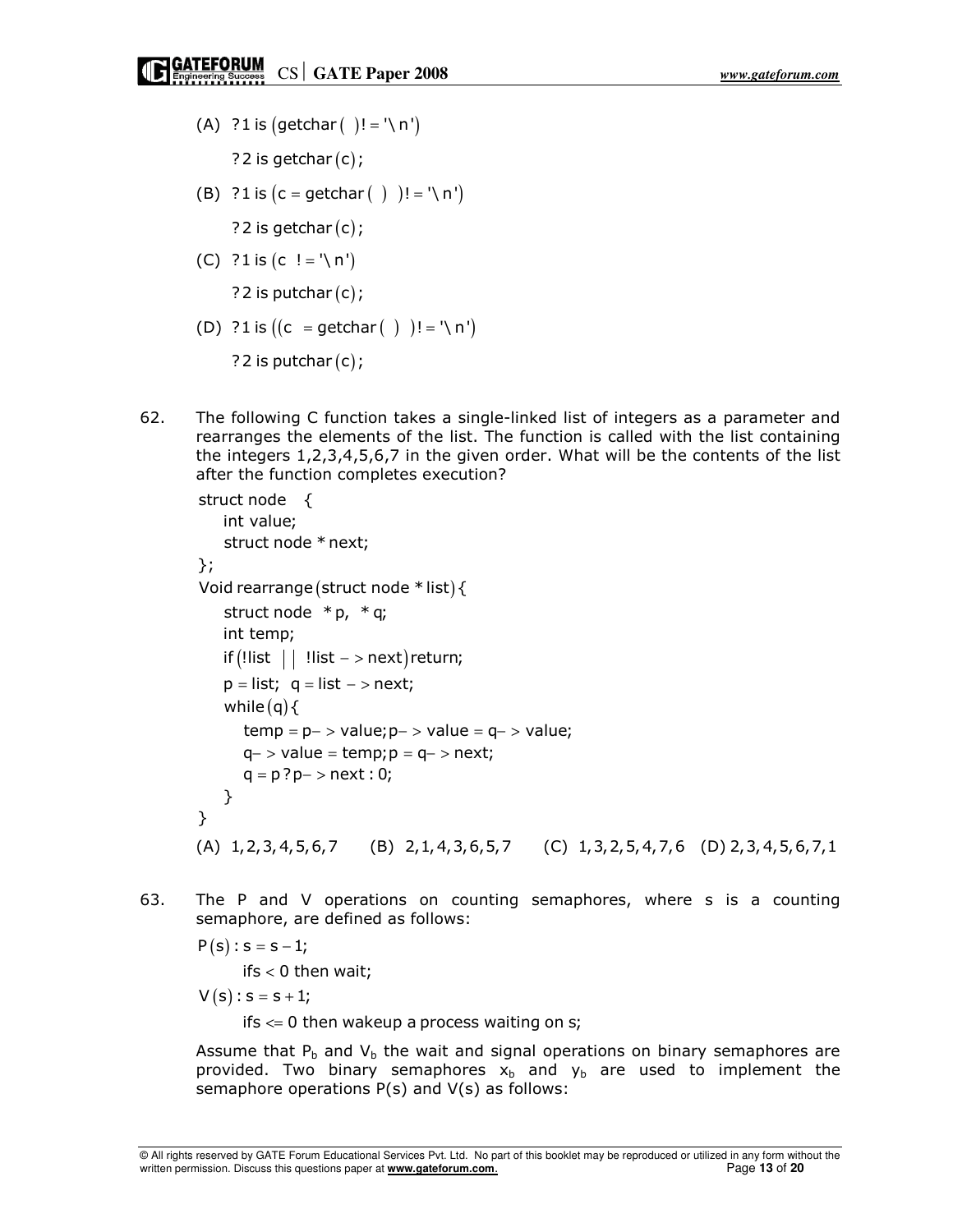$P(s) : P_b(x_b);$ if  $(s < 0) \{$  $V_{b} (x_{b})$  ;  $P_b(y_b);$ else  $V_b(x_b);$  $s = s - 1;$ }

$$
V(s): P_b(x_b);
$$
  
s = s + 1;  
if (s <= 0) V<sub>b</sub>(y<sub>b</sub>);  

$$
V_b(x_b);
$$

The initial values of  $x<sub>b</sub>$  and  $y<sub>b</sub>$  are respectively

(A) 0 and 0 (B) 0 and 1 (C) 1 and 0 (D) 1 and 1

- 64. Which of the following statements about synchronous and asynchronous I/O is NOT true?
	- (A) An ISR is invoked on completion of I/O in synchronous I/O but not in asynchronous I/O
	- (B) In both synchronous and asynchronous I/O, an ISR (Interrupt Service Routine) is invoked after completion of the I/O
	- (C) A process making a synchronous I/O call waits until I/O is complete, but a process making an asynchronous I/O call does not wait for completion of the I/O
	- (D) In the case of synchronous I/O, the process waiting for the completion of I/O is woken up by the ISR that is invoked after the completion of I/O
- 65. Which of the following is NOT true of deadlock prevention and deadlock avoidance schemes?
	- (A) In deadlock prevention, the request for resources is always granted if the resulting state is safe
	- (B) In deadlock avoidance, the request for resources is always granted if the result state is safe
	- (C) Deadlock avoidance is less restrictive than deadlock prevention
	- (D) Deadlock avoidance requires knowledge of resource requirements a priori
- 66. A process executes the following code

for  $(i = 0; i < n; i++)$  for  $( )$ ;

The total number of child processes created is

(A) n (B)  $2^n - 1$  (C)  $2^n$  (D)  $2^{n+1} - 1$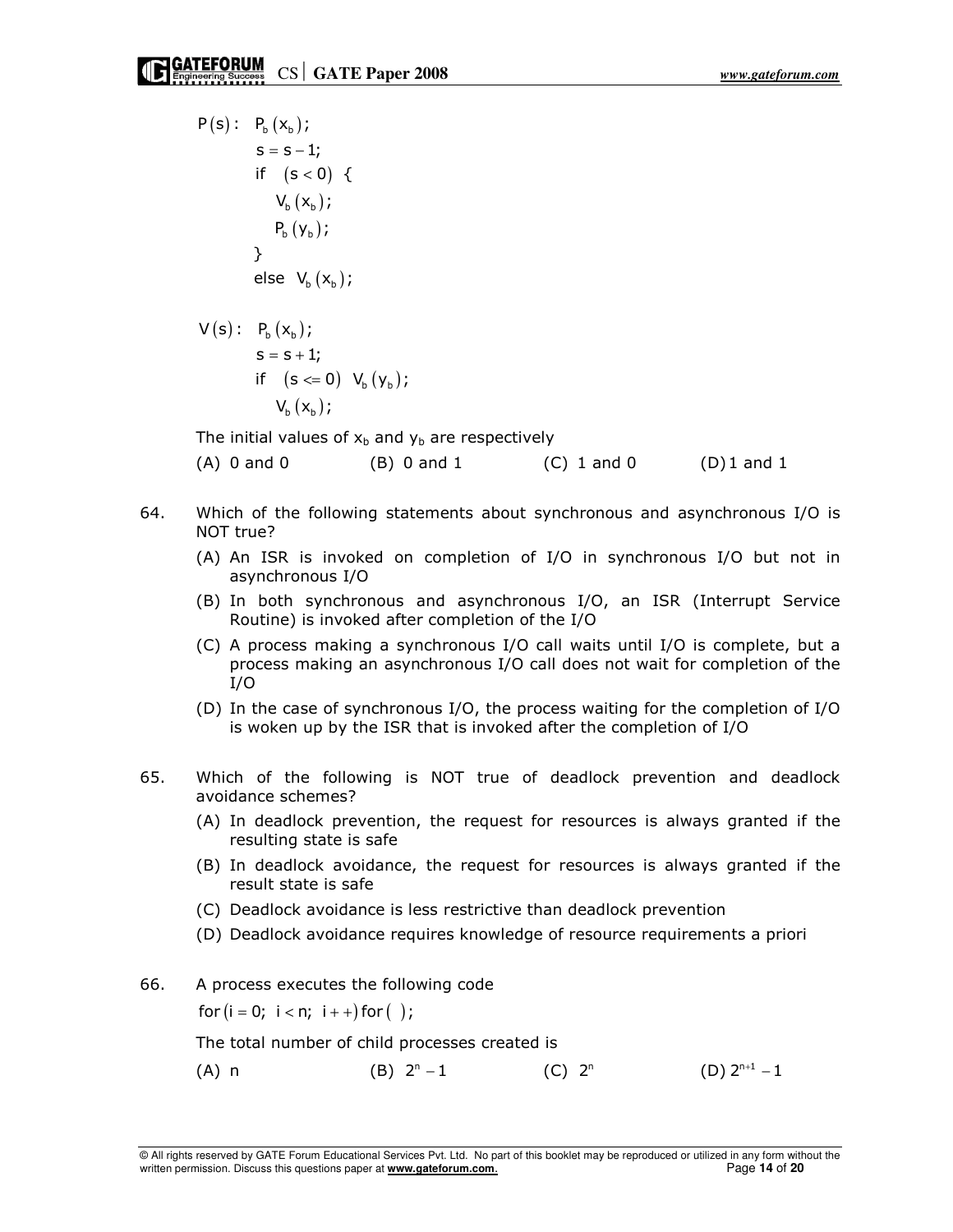- 67. A processor uses 36 bit physical addresses and 32 bit virtual addresses, with a page frame size of 4 Kbytes. Each page table entry is of size 4 bytes. A three level page table is used for virtual to physical address translation, where the virtual address is used as follows
	- Bits 30-31 are used to index into the first level page table
	- Bits 21-29 are used to index into the second level page table
	- Bits 12-20 are used to index into the third level page table, and
	- Bits 0-11 are used as offset within the page

The number of bits required for addressing the next level page table (or page frame) in the page table entry of the first, second and third level page tables are respectively

(A) 20, 20 and 20 (B) 24, 24 and 24 (C) 24, 24 and 20 (D) 25, 25 and 24

68. Let R and S be two relations with the following schema

R (P, Q, R1, R2, R3)

 $S(\underline{P},\underline{Q},S1,S2)$ 

Where {P, Q} is the key for both schemas. Which of the following queries are equivalent?

- I.  $\Pi_{\rm P}({\rm R}\not{\sim}]$  S)
- II.  $\Pi_{\rm P}({\sf R})\triangleright\!\!\!\triangleleft \Pi_{\rm P}({\sf S})$
- III.  $\Pi_{P} (\Pi_{P,Q} (R) \cap \Pi_{P,Q} (S))$

IV.  $\Pi_{\mathsf{P}} \left( \Pi_{\mathsf{P},\mathsf{Q}} \left( \mathsf{R} \right) - \left( \Pi_{\mathsf{P},\mathsf{Q}} \left( \mathsf{R} \right) - \Pi_{\mathsf{P},\mathsf{Q}} \left( \mathsf{S} \right) \right) \right)$ 

- 
- (A) Only I and II (B) Only I and III
- (C) Only I, II and III (D) Only I, III and IV
- 69. Consider the following relational schemes for a library database:

Book (Title, Author, Catalog\_no, Publisher, Year, Price)

Collection (Title, Author, Catalog\_no)

with in the following functional dependencies:

- I. Title Author  $\rightarrow$  Catalog\_no
- II.  $\text{ Catalog\_no} \rightarrow \text{Title}$  Author Publisher Year
- III. Publisher Title Year  $\rightarrow$  Pr ice

Assume {Author, Title} is the key for both schemes. Which of the following statements is true?

- (A) Both Book and Collection are in BCNF
- (B) Both Book and Collection are in 3NF only
- (C) Book is in 2NF and Collection is in 3NF
- (D) Both Book and Collection are in 2NF only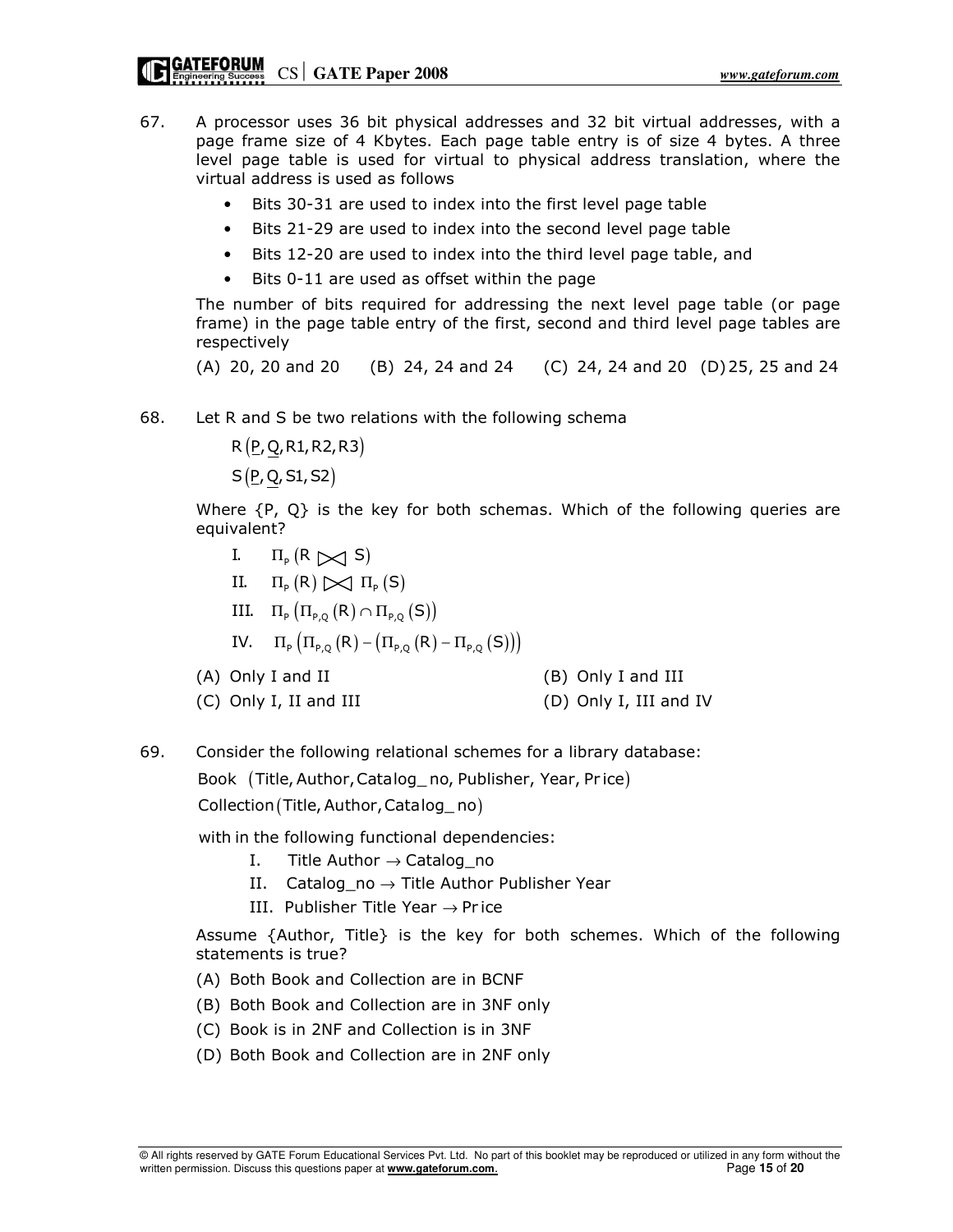70. Consider a file of 16384 records. Each record is 32 bytes long and its key field is of size 6 bytes. The file is ordered on a non-key field, and the file organization is unspanned. The file is stored in a file system with block size 1024 bytes, and the size of a block pointer is 10 bytes. If the secondary index is built on the key field of the file, and a multi-level index scheme is used to store the secondary index, the number of first-level and second-level blocks in the multi-level index are respectively

(A) 8 and 0 (B) 128 and 6 (C) 256 and 4 (D) 512 and 5

#### Common Data for Questions: 71 72 and 73

Consider a machine with a 2-way set associative data cache of size 64Kbytes and block size 16bytes. The cache is managed using 32 bit virtual addresses and the page size is 4Kbyts. A program to be run on this machine begins as follows:

double ARR[1024] [1024];

int  $i, j;$ 

for  $(i = 0; i < 1024; i++)$ for  $(j = 0; j < 1024; j++)$ /\* Initialize array ARR to 0.0  $*/$  $\mathsf{ARR}[i] \quad [j] = 0.0;$ 

The size of double is 8Bytes. Array ARR is located in memory starting at the beginning of virtual page 0xFF000 and stored in row major order. The cache is initially empty and no pre-fetching is done. The only data memory references made by the program are those to array ARR

- 71. The total size of the tags in the cache directory is (A) 32Kbits (B) 34Kbits (C) 64Kbits (D) 68Kbits
- 72. Which of the following array elements has the same cache index as ARR [0] [0]? (A) ARR [0] [4] (B) ARR [4] [0] (C) ARR [0] [5] (D) ARR [5] [0]
- 73. The cache hit ratio for this initialization loop is (A) 0% (B) 25% (C) 50% (D) 75%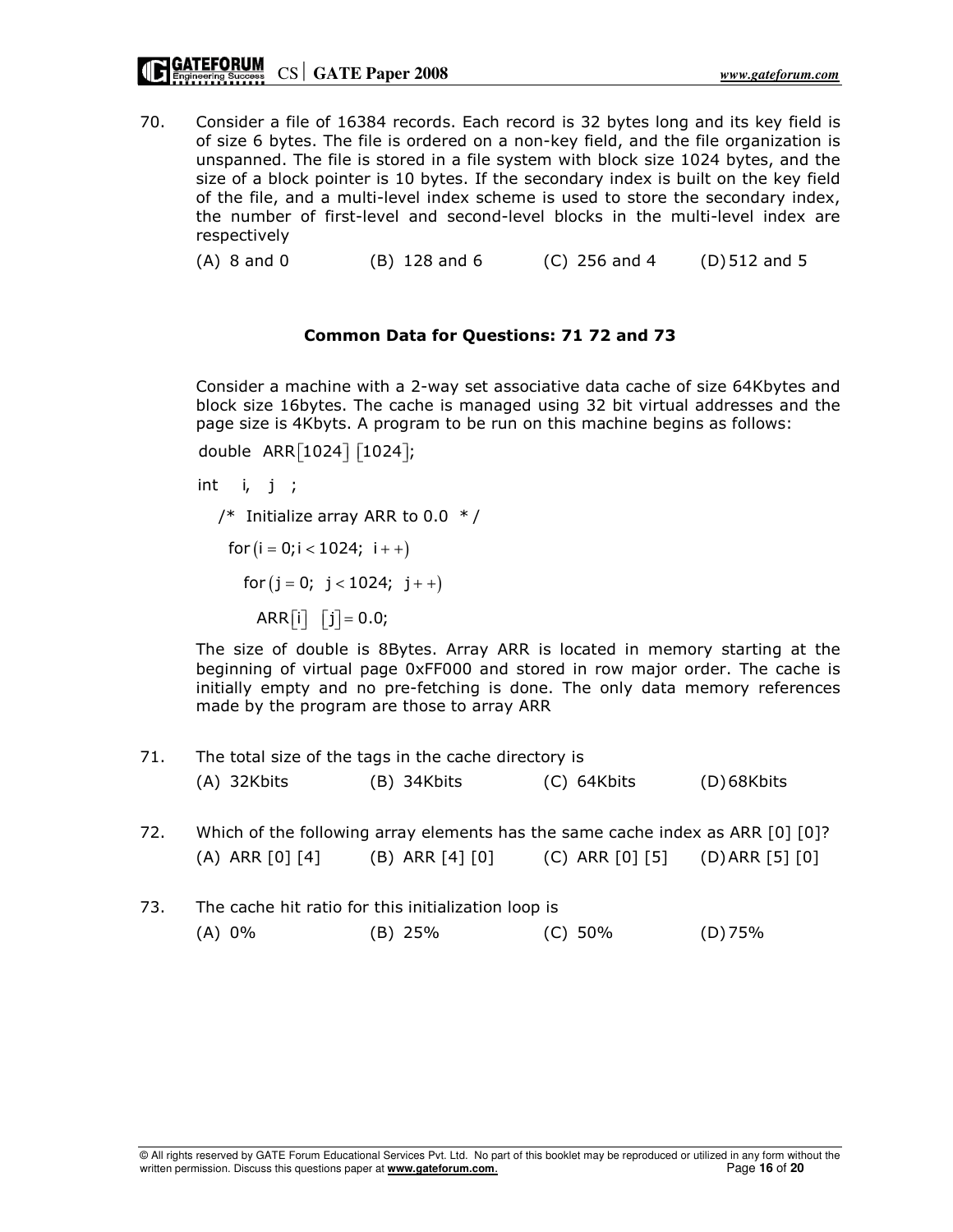```
 Consider the following C functions: 
       int f1 (int n)
         if (n == 0 | | n == 1)return (2 * f1(n-1) + 3 * f1(n-2));int f2 (int n)for (i = 2; i \le n; i++) {
       {
           return n;
         else
       }
       {
        int i;
         int X[N], Y[N], Z[N];X[0] = Y[0] = Z[0] = 0;X[1] = 1; Y[1] = 2; Z[1] = 3;X[i] = Y[i-1] + Z[i-2];Y[i] = 2 * X[i];Z[i] = 3 * X[i];}
         return X[n];}
74. The running time of f1 (n) and f2 (n) are
(A) \Theta(n) and \Theta(n) (B) \Theta(2^n) and \Theta(n)(C) \Theta(n) and \Theta(2^n)\Theta(n) and \Theta(2^n) (D) \Theta(2^n) and \Theta(2^n)75. F1 (8) and f2 (8) return the values 
        (A) 1661 and 1640 (B) 59 and 59
```
#### Common Data for Questions: 74 and 75

(C) 1640 and 1640 (D) 1640 and 1661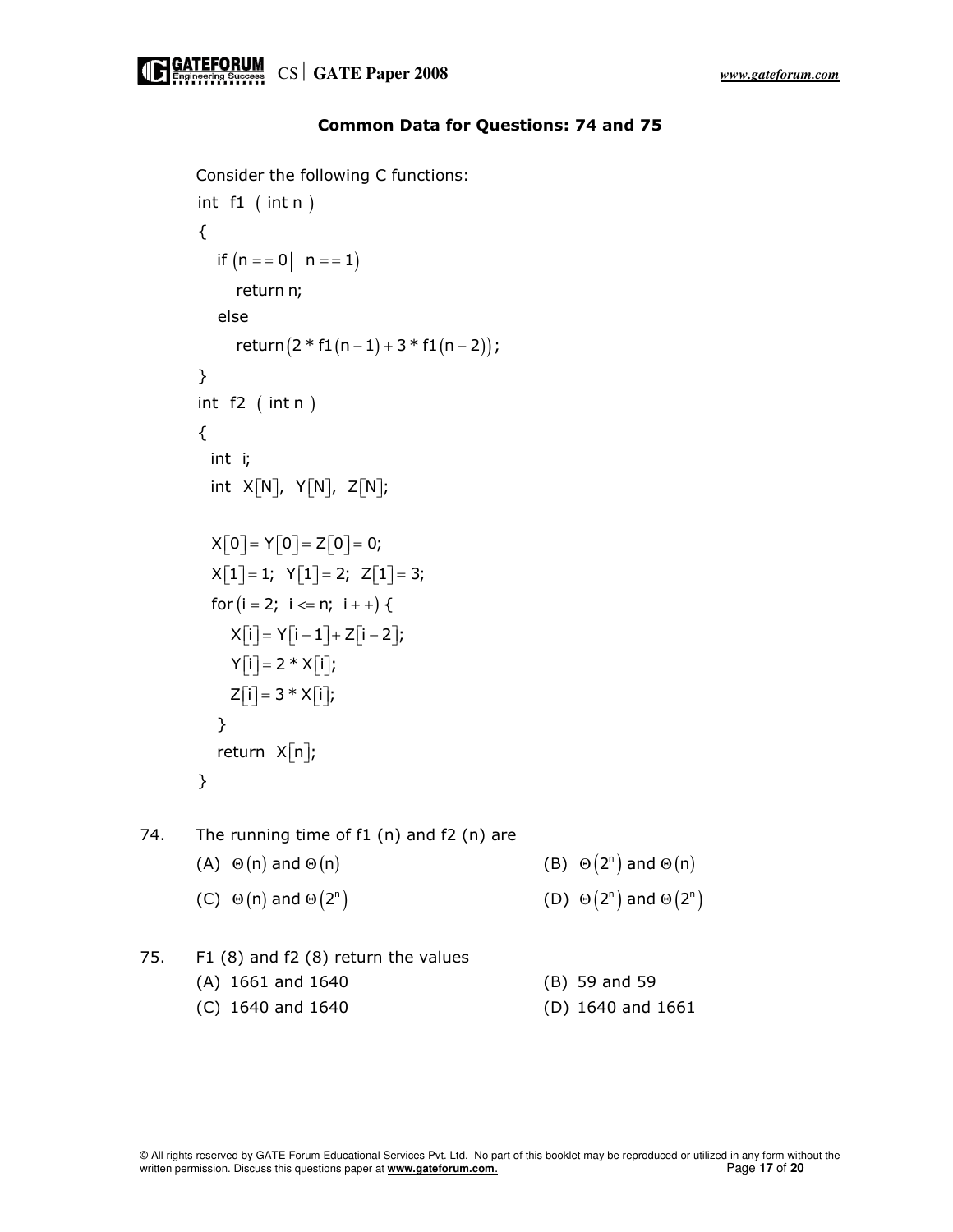#### Linked Answer Questions: Q.76 to 85 Carry Two Marks Each

#### Statement for Linked Answer Questions: 76 & 77

Delayed branching can help in the handling of control hazards

- 76. For all delayed conditional branch instructions, irrespective of whether the condition evaluates to true or false
	- (A) The instruction following the conditional branch instruction in memory is executed
	- (B) The first instruction in the fall through path is executed
	- (C) The first instruction in the taken path is executed
	- (D) The branch takes longer to execute than any other instruction
- 77. The following code is to run on a pipelined processor with one branch delay slot:
	- $I1:$  ADD R2  $\leftarrow$  R7 + R8
	- $I2:$  SUB R4  $\leftarrow$  R5 R6
	- $I3:$  ADD  $R1 \leftarrow R2 + R3$
	- $\mathsf{I4}:\quad \mathsf{STORE}\, \mathsf{Memory}\big[\mathsf{R4}\big]\!\leftarrow\!\mathsf{R1}$ BRANCH to Label if  $R1 = 0$

Which of the instructions I1, I2, I3 or I4 can legitimately occupy the delay slot without any other program modification?

(A) I1 (B) I2 (C) I3 (D) I4

#### Statement for Linked Answer Questions: 78 & 79

Let  $x_n$  denote the number of binary strings of length n that contain no consecutive 0s.

78. Which of the following recurrences does  $x_n$  satisfy?

(A)  $x_n = 2x_{n-1}$  $= 2x_{n-1}$  (B)  $x_n = x_{\lfloor n/2 \rfloor} + 1$  (C)  $x_n = x_{\lfloor n/2 \rfloor} + n$  (D)  $x_n = x_{n-1} + x_{n-2}$ 

- 79. The value of  $x_5$  is
- (A) 5 (B) 7 (C) 8 (D) 16

#### Statement for Linked Answer Questions: 80 & 81

The subset-sum problem is defined as follows. Given a set of n positive integers,  $S = \{a_1, a_2, a_3, \ldots, a_n\}$ , and positive integer W, is there a subset of S whose elements sum to W? A dynamic program for solving this problem uses a 2-dimensional Boolean array, X, with n rows and W+1 columns.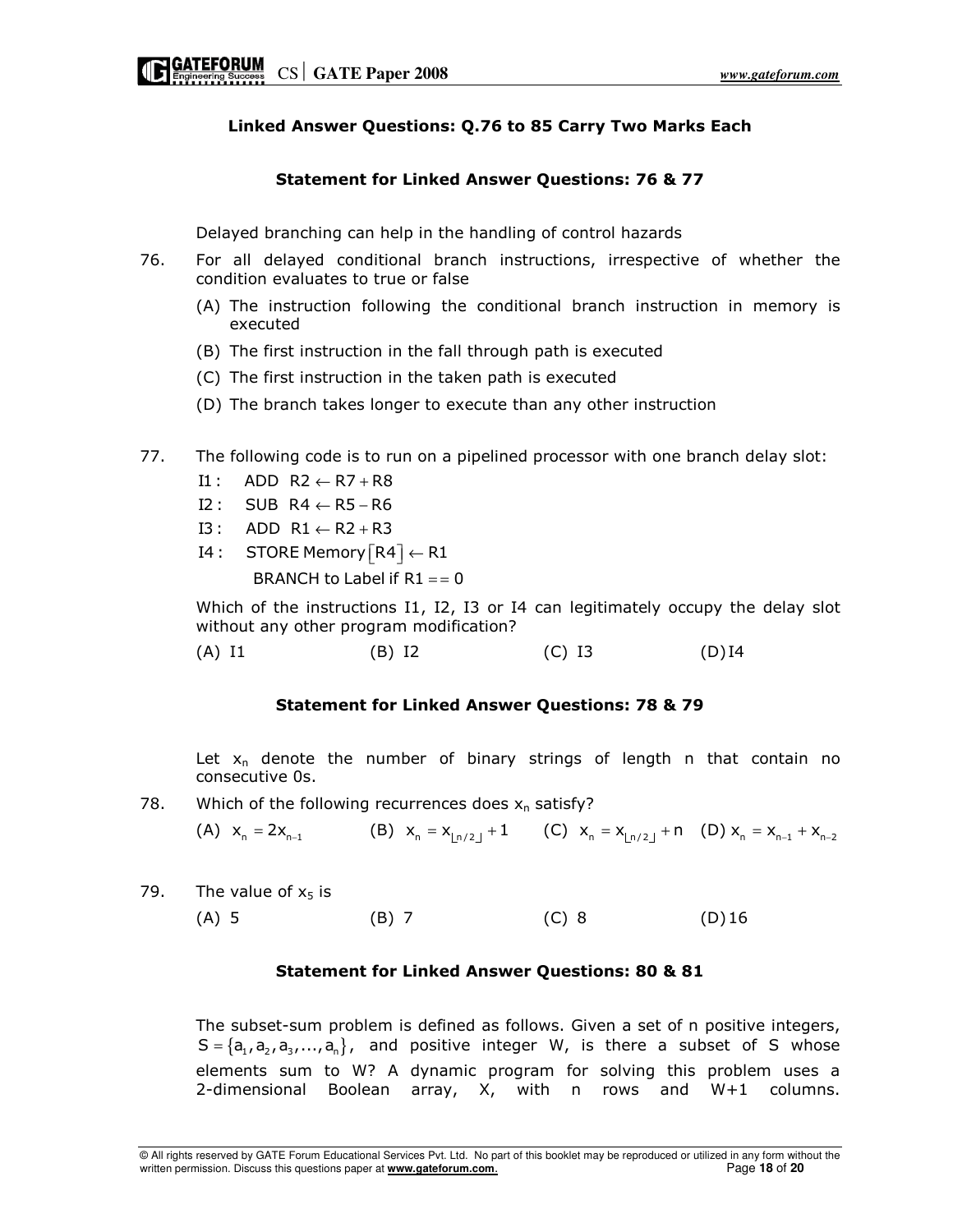$X[i, j], 1 \le i \le n, 0 \le j \le W$ , is TRUE if and only if there is a subset of  $\{a_1, a_2, ..., a_i\}$ whose elements sum to j.

80. Which of the following is valid for  $2 \le i \le n$  and  $a_i \le j \le W$ ?

(A) 
$$
X[i, j] = X[i-1, j] \vee X[i, j-a]
$$

\n(B)  $X[i, j] = X[i-1, j] \vee X[i-1, j-a]$ 

\n(C)  $X[i, j] = X[i-1, j] \wedge X[i, j-a]$ 

\n(D)  $X[i, j] = X[i-1, j] \wedge X[i-1, j-a]$ 

81. Which entry of the array  $X$ , if TRUE, implies that there is a subset whose elements sum to W?

$$
(A) X[1, W] \qquad \qquad (B) X[n, 0] \qquad \qquad (C) X[n, W] \qquad \qquad (D) X[n-1, n]
$$

#### Statement for Linked Answer Questions: 82 & 83

Consider the following ER diagram



- 82. The minimum number of tables needed to represent M, N, P, R1, R2 is (A) 2 (B) 3 (C) 4 (D) 5
- 83. Which of the following is a correct attribute set for one of the tables for the correct answer to the above question?

(A) {M1,M2,M3,P1} (B) {M1,P1,N1,N2} (C) {M1,P1,N1} (D) {M1,P1}

#### Statement for Linked Answer Questions: 84 & 85

Consider the following C program that attempts to locate an element x in an array Y[ ] using binary search. The program is erroneous.

1.  $f(int Y[10], int x)$  { 5.  $k = (i + j) / 2;$ 6. if  $(Y[k] <sup>$x$</sup> )i = k; else j = k;$ 7.  $\} \text{ while } ((Y[k]! = x) \& 8 \quad (i < j)) ;$ 8. if  $(Y[k] == x)$  print f  $("x is in the array");$ 9. else print  $f("x is not in the array");$ 2. int u, j, k; 3.  $i = 0; j = 9;$ 4. do { 10. }